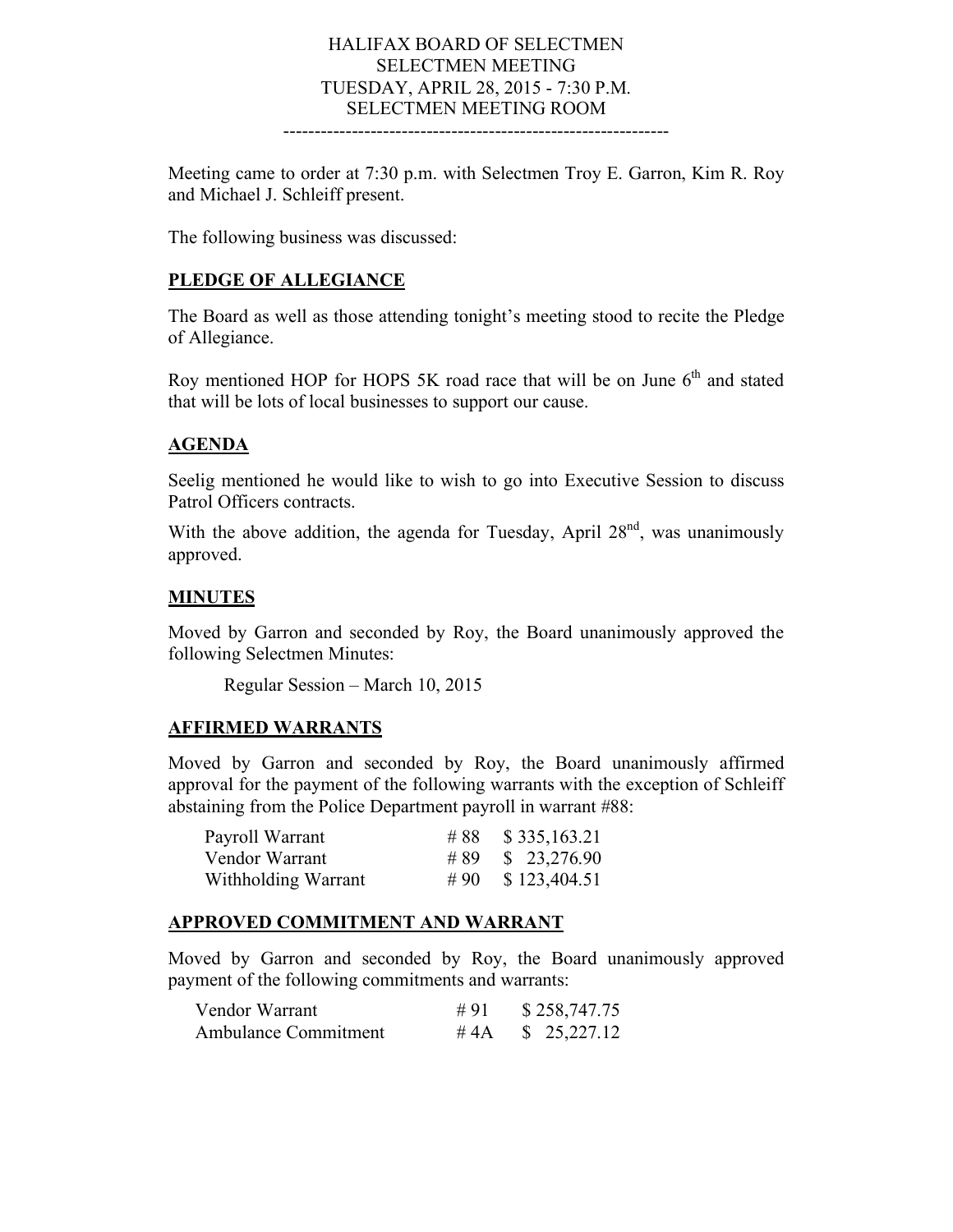Moved by Garron and seconded by Roy, the Board unanimously approved payment of the following Selectmen bills:

The Board acknowledged payment of the Selectmen Office Payroll for the period ending April 18, 2015, in the amount of \$6,229.64.

The Board acknowledged payment to the Treasurer for the following turnovers:

**TURNOVER** AMOUNT<br>2015-68 \$424.21  $\sqrt{424.21}$ 

## **GENERAL MAIL / DISCUSSIONS**

#### Silver Lake – E&D Account

The office has received official confirmation of the vote to use \$160,000 in E  $\&$  D for the FY2015 budget for snow and ice removal. There will be an article for this in the Special Town Meeting Warrant.

#### Use of Town Green – Congregational Church

Moved by Roy and seconded by Garron, the Board unanimously granted the Congregational Church the use of the Town Green on Sunday, June  $7<sup>th</sup>$ , from 9:00 a.m. to 1:00 p.m. for the annual church cookout.

#### Two River Subdivision

The new developer, Brims Distributing, is requesting that the Planning Board refrain from completing the work and using the money in the passbook to do so. Seelig has talked with Town Counsel and he recommends that the Town vote the necessary State Statute that will allow the Town to use the passbook and vote the necessary appropriation from the passbook contingent on Brims Distributing not completing the work by August  $15<sup>th</sup>$ . If they do complete the work, the money stays in the passbook and can be returned to the developer in the future. Seelig has confirmed this with the Town Accountant.

An article for this will be presented at Town Meeting and the Board will go over the wording at their pre town meeting meeting.

### **SCHEDULED APPOINTMENTS**

### *New Call Firefighters*

Chief Viveiros began by thanking the Board for having him in this evening so that the seven new Call Firefighters who have been added to the staff can be sworn in by the Town Clerk and pinned by their family members. He said that this is the first group that the Town has sponsored and is proud they stuck through it. The following Call Firefighters were sworn in: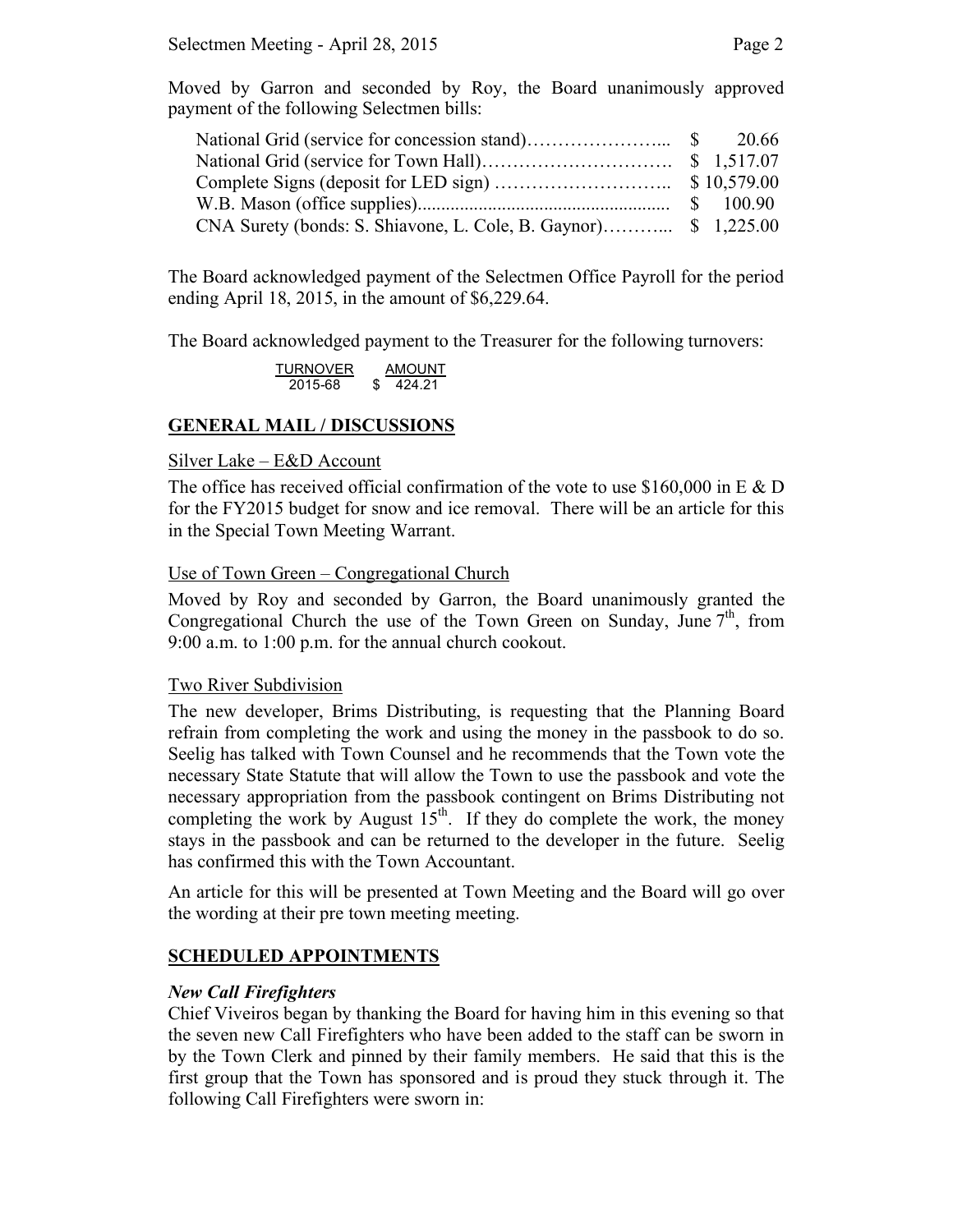- Derek Coveney
- $\triangleright$  Adam Flaherty
- David Bradshaw
- $\triangleright$  Richard Ferguson
- > Heather Littlefield
- $\triangleright$  Michael McDonald
- $\triangleright$  Shamus Ricciarelli

# *COA and Assessors – Senior Work-Off Program*

Barbara Brenton began by saying that Principal Assessor, Karen Trudeau, has been researching the guidelines. There are one hundred towns that have had this program. She is asking for two positions (selection done by lottery) and those applying for it must meet the criteria (i.e 60 yrs of age and over, income limitation). This is a win/win situation for both the seniors and the town. She tried this in the past but it never panned out never panned out. No abatement can exceed \$750.00 per participant per year. An article will be presented at town Meeting and if voted in it cannot be changed within the three years. This is a PILOT program.

Seelig stated that all Town Meeting does is accept or not to accept. He thinks Town Meeting will want to know how it will be structured and this will come from Board of Selectmen.

A lady in the audience said that people in the past who have volunteered are now coming in to volunteer on Boards and Committees because they are not intimidated and this opens opportunities for those who would otherwise not come forward.

Barbara said that as it continues she will approach other departments. Roy asked what her vision was for the programs and she said that she will evaluate it every year and meet with department heads and see how it goes. After three years we'll see where we stand.

Garron pointed out that the more we have in the program the more that will be pulled from the tax base. Joy Marble was thinking that also but said that each year the town as well as departments grow and people are trying to open new positions and that would save those positions from coming up. This helps the seniors as they are on a fixed income and cannot afford their taxes and is good for the town because salaries and wages don't go up. Schleiff agreed with what she said.

Roy brought up the some of the communities (listed on the sheet handed out) who abate the \$750 have the seniors working 94, 91,103 hours and asked how did she come up with 83.3 hours and Barbara said that it is what Karen and her came up basing it on the minimum wage.

Schleiff is all for it and said if they see a push back on it he does not think it would be the program but maybe because they have to trust that the BOS are going to do the right thing.

Garron's thoughts were that this program is one more thing we are presenting to the Town to help the citizens them out and with proper supervision quality things will be done.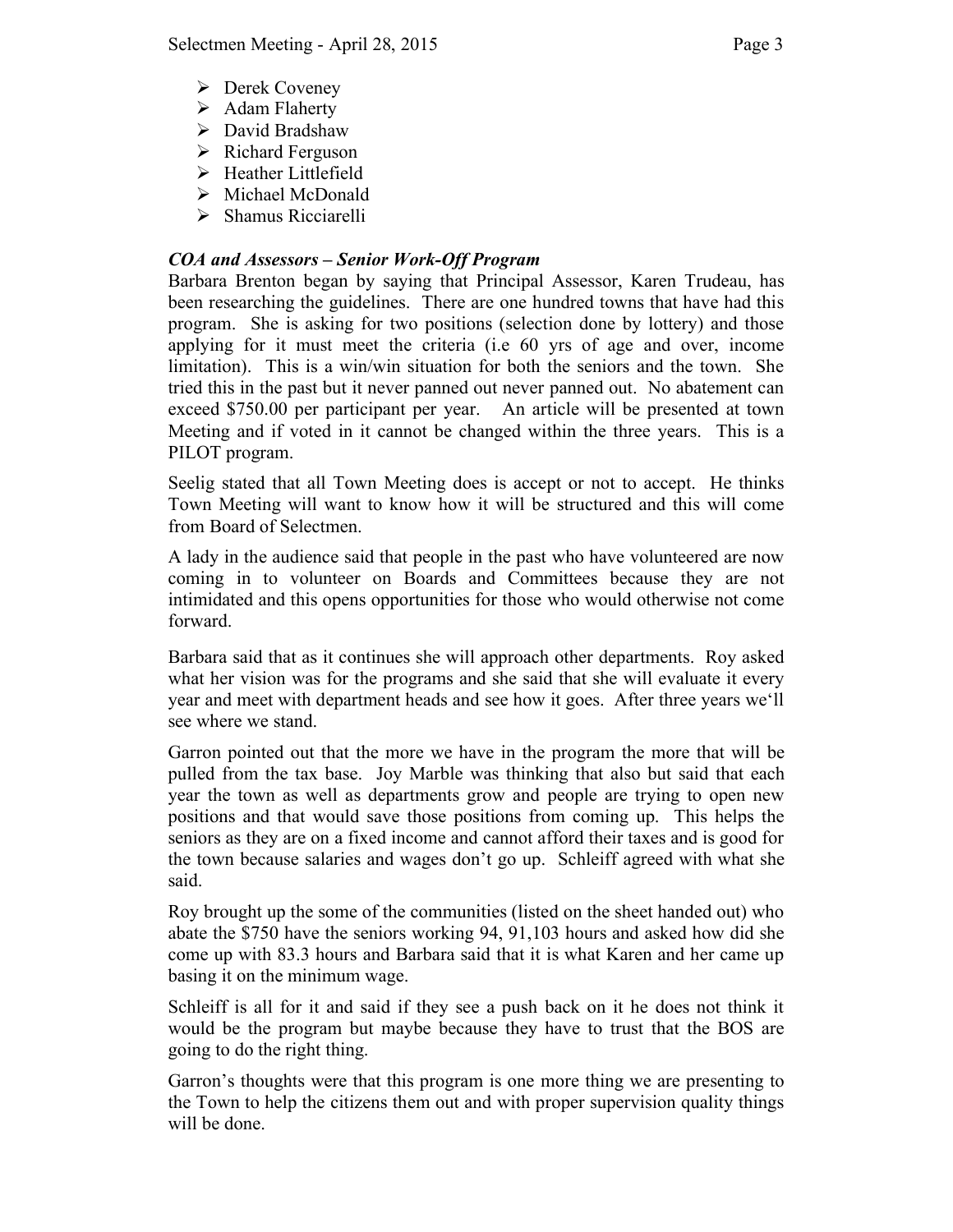Moved by Garron and seconded by Roy, the Board unanimously voted to accept the Senior Citizen Tax Work-Off Abatement Program as presented by the Council on Aging.

# **GENERAL MAIL / DISCUSSIONS (CONTINUED)**

## Council on Aging – "Go the Distance" – 1 Mile Walk Challenge

Previously the Board read the letter from the CoA about this event on June  $3<sup>rd</sup>$ , but the CoA would like specific permission to hold it (it will run along the sidewalks between the CoA and the Country Club).

Barbara said that this is a State sponsored walk and she has received a grant for \$600 to fund it. They are trying to engage the whole community. Kick off time is 3:30 p.m. and at 4:00 Silver Lake Culinary students will come and cook for a cookout. Barbara added that the Police and Fire Chief are aware of this.

Moved by Roy and seconded by Garron, the Board unanimously voted to approve the COA walk for June 3, 2015.

## Fire Chief Viveiros – Fire Department Sign

Chief Viveiros stated that the sign they have now is faded and rotting. He met with the Historic Commission and showed them a couple of sketches. They was split at the between the two signs that were presented and the commission thought it should be brought to the BOS. Both Roy and Garron liked the sign without the ribbon. Schleiff said whatever they were happy with doing it was fine with him.

The Chief said that it is going to be the same color and that it will be an aluminum sign as they are looking for low maintenance.

Moved by Roy and seconded by Garron, the Board unanimously voted to approve the sign that had the *no ribbon ends*.

# Chief Viveiros - Fire Department Grant

The Fire Chief is pleased to announce that the Department has received a 2014 Assistance to Firefighters Grant from FEMA for \$23,469. He said he put in for the grant and fifty grants nation-wide and we were chosen. This money will be used to purchase mechanical chest compression devices for the ambulances. He could not be happier to get this grant as it frees up the personnel as they are doing something else.

Roy said getting this device will free up money to purchase other capital items. Chief Viveiros said that there is not a lot of training needed and paramedic/EMT license will cover training for this device.

### *Chief Viveiros - New Fire Truck*

Schleiff thought it would be good having a conversation about the new fire truck this before going to Town Meeting.

Chief Viveiros welcomed the opportunity to talk about it. He began by saying that the current ladder truck has no pump, no water and no hose, which requires an additional pumper and manpower to operate. The truck needs to be certified every year, which the initial failure of certification, it cost \$20,000 to keep it up and it was only used five times. He continued to say that he is proposing 75' Aerial Platform Truck – Quint will serve as a dual purpose of an engine and ladder truck.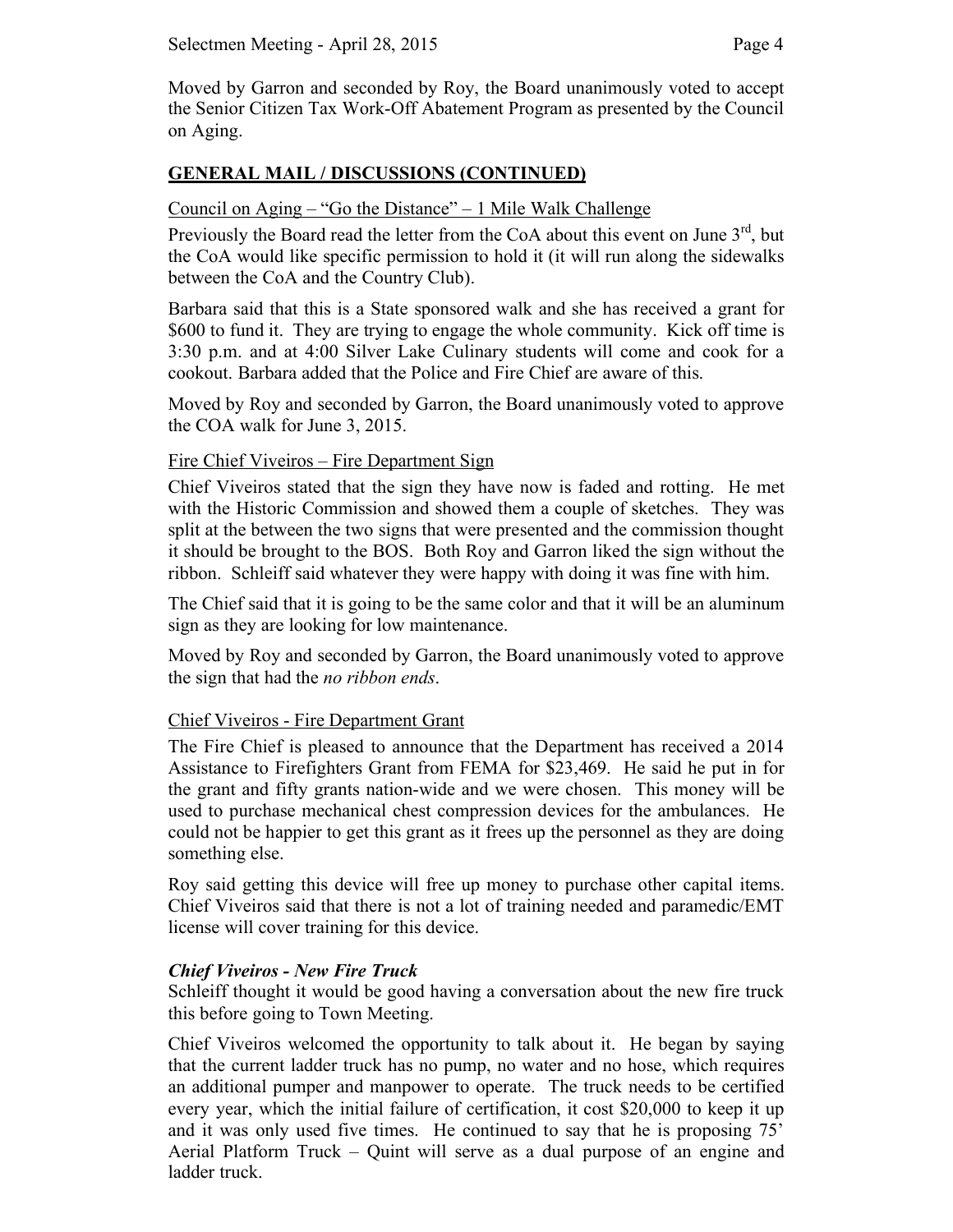- $\triangleright$  Pump
- $\triangleright$  Water tank
- $\triangleright$  Fire hose
- $\triangleright$  Aerial devise
- $\triangleright$  Ground ladders

This truck will be easy to rescue people as it has a platform and this will give us a third pump

The Chief said that the 75' ladder will work for this town as he took the truck to Twin Lakes and the avenues. They were able to clear the roofs and it fits into the fire station. He has talked with a couple of other towns that have the same vehicle and they are happy with it. He added that the truck will not be delivered for a year once ordered.

The chief talked about the financing which was to purchase or lease to own for the following reasons:

- $\triangleright$  rates are lower
- $\geq$  \$19,000 pre payment discount
- $\triangleright$  savings on the cost of preparing a bond

Roy said that this has been on the capital plan for a number of years and have had discussions with Capital Planning of how we can fund this.

Schleiff then asked how the ambulance was and the Chief said they have two more years.

Roy added that the fire Chief's car next year. Garron thought that they were going to talk about the ladder truck this year.

In closing the chief said they are going to sell the ladder truck. The Board thanked him for coming in.

# **SCHEDULED APPOINTMENT**

# *Robin Maher*

Ms. Maher wanted to introduce herself to the Board saying that she has been a resident in Halifax for twenty-eight years and that she is running to the position of Treasurer/Collector. Lastly she said that she has financial background.

# **GENERAL MAIL / DISCUSSIONS (CONTINUED)**

# United Way of Plymouth County – Clean-Up Day Bags/Clean-Up Day

The United Way has offered to provide the Town with branded bags for its cleanup day and Seelig has accepted the offer as the Monponsett Watershed Association will hold its clean-up day on May  $9<sup>th</sup>$ . I'm waiting to hear back from Paul Collis about whether the Association wants the bags.

He has contacted the Beautification Committee about holding the Town-wide clean-up on the same date but has not heard back. He is recommending that the Board set May  $9<sup>th</sup>$  as the clean-up day, from 9 a.m. to noon. Seelig will have bags and refreshments available in the parking lot. Garron would like to see this go off, seeing as we have been given the bags.

Moved by Roy and seconded by Garron, the Board unanimously voted to declare Saturday, May  $9<sup>th</sup>$  to be Clean-Up Day for Halifax.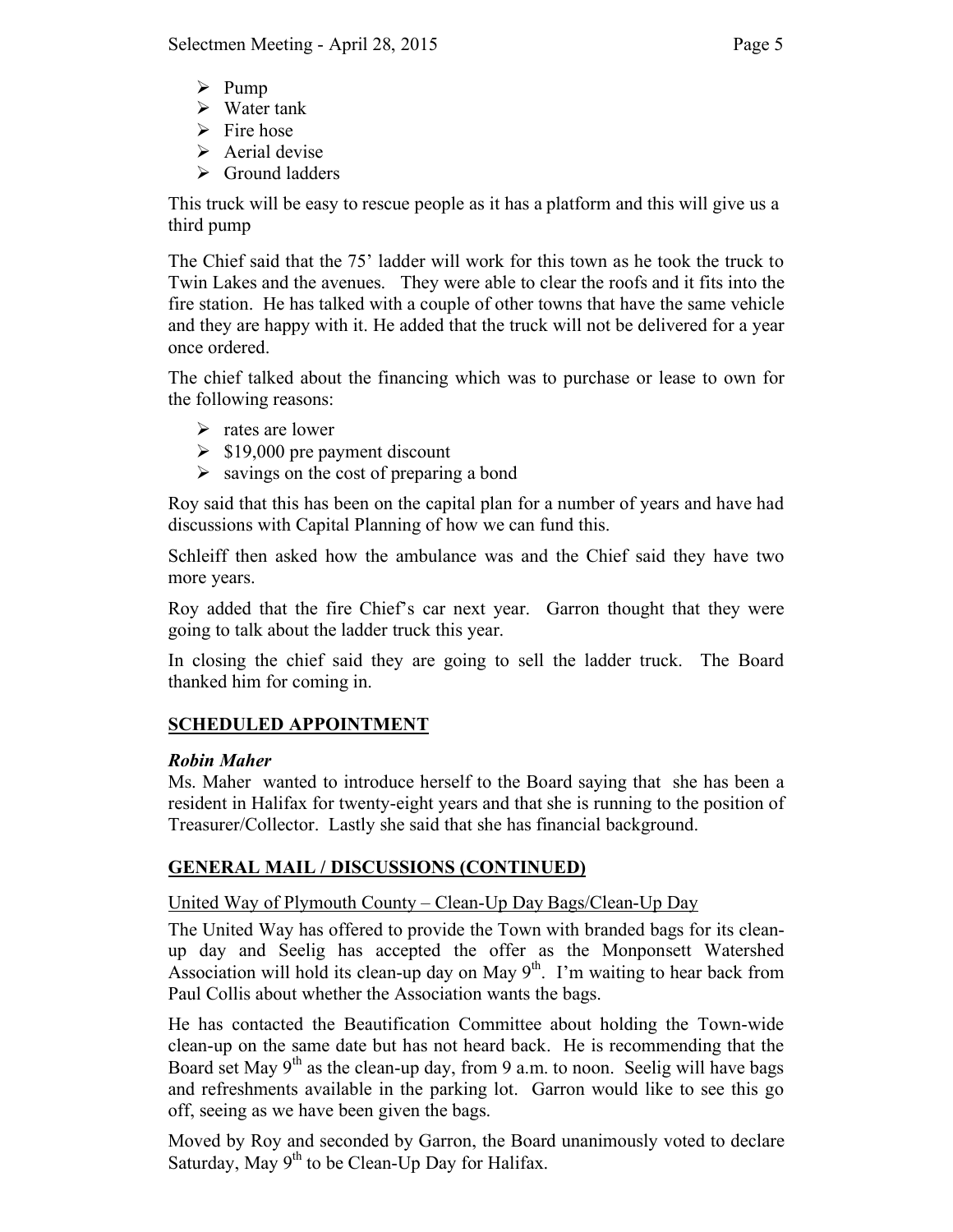Sachem Rock is looking for towns to designate someone as the "Community Emergency Response Coordinator". That person is the person tasked with working with the Regional Emergency Planning Zone (REPZ). Chief Viveiros, who is also the HEMA Director, recommends that he be appointed.

Moved by Roy and seconded by Garron, the Board unanimously voted that Chief Viveiros be appointed as the Community Emergency Response Coordinator.

# Junk Dealers License for Halifax Gold and Silver Coin Shop

It appears that the Halifax Gold and Silver Coin Shop has left its store. The license holder has not contacted the Selectmen's Office about renewing the license so no decision is needed for the Board to have to renew.

# Inspector of Animals Reappointment

The Board of Health has nominated Lisa McKay for another term as Animal Inspector, term running from April 1, 2015 to March 31, 2016. No action needed by the Selectmen.

# Animal Control Officer Re-appointment

Moved by Roy and seconded by Garron, the Board unanimously voted to reappoint Noreen Callahan as the ACO for a term to expire April 30, 2016.

# OPEB Trust

Having approved the OPEB Trust, a fifth, at-large member is needed to serve as a Trustee. Seelig will send out a press release.

# 21 Larry Avenue - Trailer Permit

The Frazier's (holders of the permit) requested assistance from the Attorney General's office who then contacted Town Counsel. After a series of discussions, Attorney Mayo and Seelig agreed that they should communicate to the Building Inspector that the 60 day permit should be extended to a full year but that because the Attorney General's Office was unable to cite where the Town had erred in requiring a permit from the Board of Selectmen, the conversation should continue.

# Old Colony Elder Services

Moved by Roy and seconded by Garron, the Board unanimously voted to reappoint Joan Jolley as the Town's representative to the Old Colony Elder Services, for a term to expire on June 30, 2016.

# Northlands Property

The Division of Fisheries and Wildlife has made a couple of proposals concerning the land just transferred to the Town's ownership:

- $\triangleright$  Sell the land back to the State for an amount not to exceed \$250,000 with the State putting in an access and parking area;
- $\triangleright$  Have the State purchase a conservation restriction for an amount not to exceed \$250,000 allowing the State to put in the access and parking area.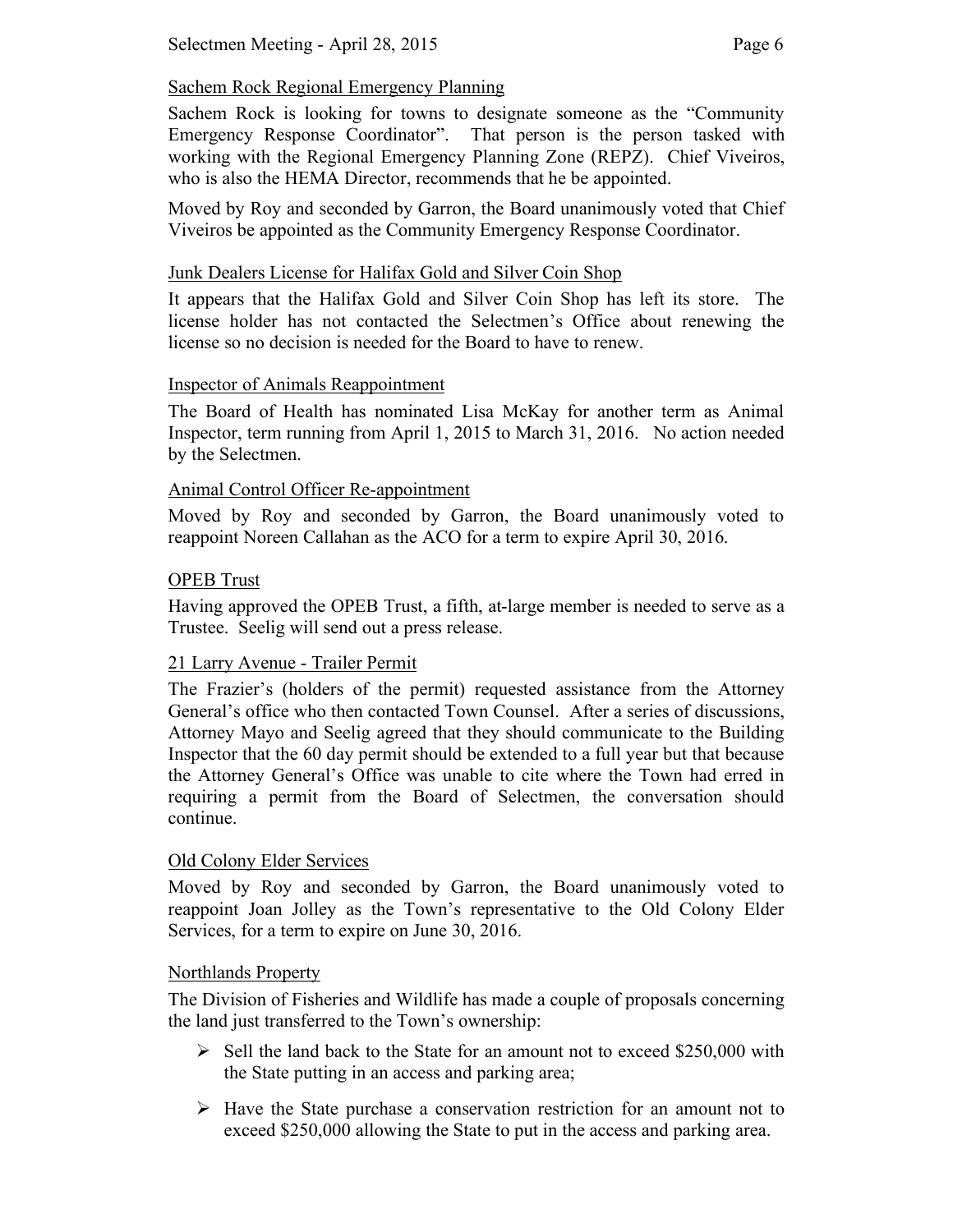Garron asked if they could plan a site visit and Seelig said to pick a date. Roy was flexible. Seelig said that he will invite Division of Fisheries and Wildlife and departments letting them know about the site walk.

## Housing Authority/Resignation

Patricia Bright has resigned from the Housing Authority. Seelig said normally the Board would be to invite Housing Authority to meet with the Board in selecting someone to fill the seat. Schleiff stated that in the past we have had difficulty having the HA in to meet with us.

Moved by Garron and seconded by Roy, the Board unanimously voted to accept Ms. Bright's resignation and to send a thank you letter to her.

### Patrol Officer Contract

The Agreement to amend Article X, Section 2 (Education) by including legal studies as a possible degree needs the Board's signatures. No additional money is needed from Town Meeting as the February 2015 Town Meeting approved the necessary appropriation.

Moved by Roy and seconded by Garron, the Board unanimously voted as follows to execute the contract to include Legal Studies to be a possible degree:

| Michael J. Schleiff | $\sim 100$      | Abstained  |
|---------------------|-----------------|------------|
| Kim R. Roy          |                 | - Yes      |
| Troy E. Garron      | $\sim$ 10 $\pm$ | <b>Yes</b> |

### Use of Town Green – Historical Society

Moved by Garron and seconded by Roy, the Board unanimously granted the Halifax Historical Society the use of the Town Green on Saturday, May  $9<sup>th</sup>$ , from 9:00 a.m. to 1:00 p.m. for their annual spring plant sale and permission to put a sign announcing the event on the town Green two weeks prior to the plant sale.

### Opioid Conference

Conference will be held May  $7<sup>th</sup>$  in Brockton. Pre-registration requested. Seelig will not be attending but Roy will be.

### BMI Letter

The office has received another letter From BMI regarding music licensing agreement. Seelig will wait until after Town Meeting to reply.

### Hydrant Flushing

The Halifax Water Department will start flushing the water mains on or about May  $4<sup>th</sup>$ . This work will continue until the entire system is flushed and will take approximately two (2) weeks. Water users should check the water for discoloration before using it to wash light colored clothing.

Garron asked if this will this solve the brown water problems and Roy said she has talked with Water Superintendent and he thinks this will help solve the problem.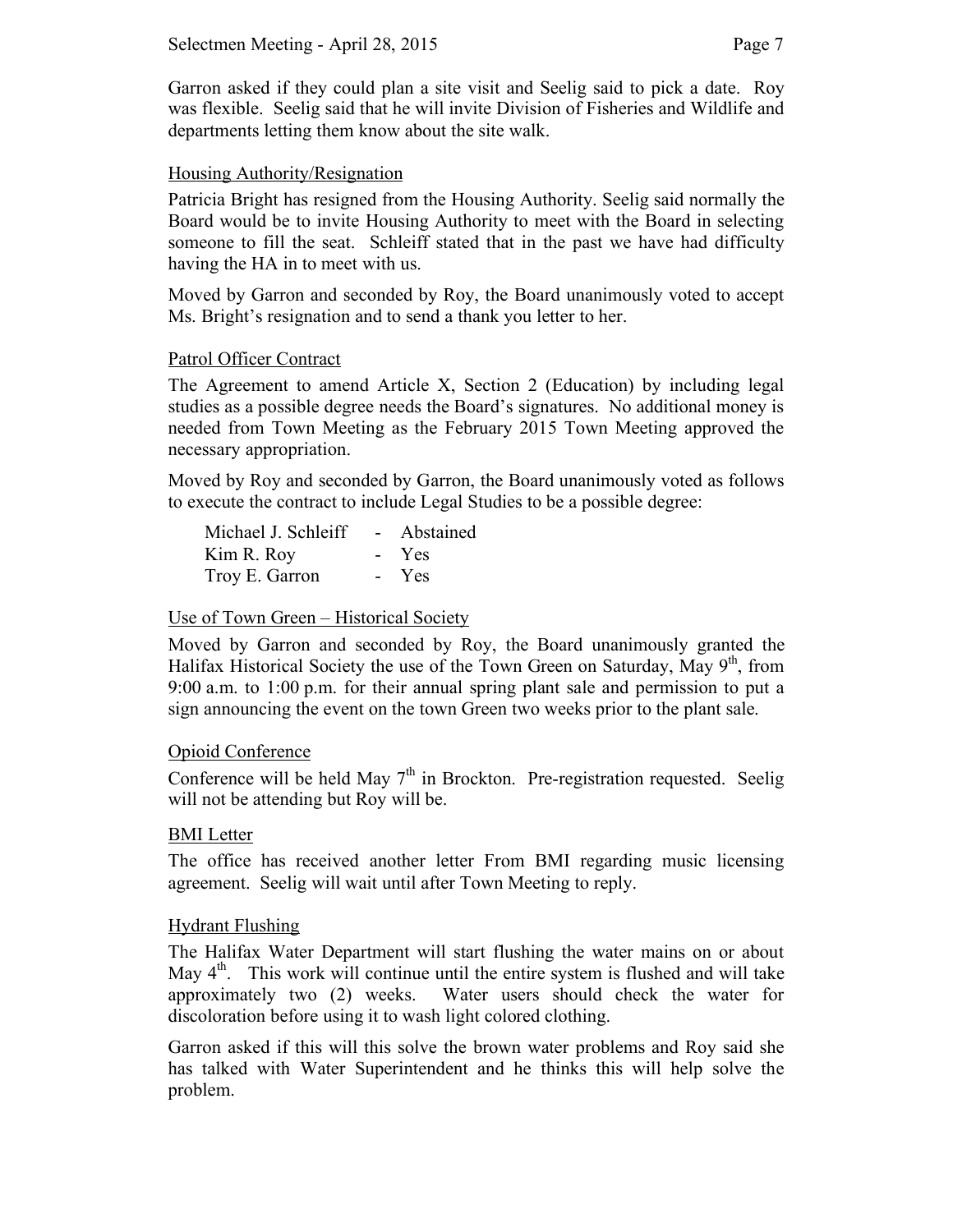# Building Inspector/Zoning Enforcement Officer Job Description

Copies of the job description have been given to the Board. Seelig recommended application deadline of May  $22<sup>nd</sup>$ , the Board choose candidates on May  $26<sup>th</sup>$  and interview on June  $10<sup>th</sup>$ . The BOS was okay with Seelig's recommendation.

## Flammable Storage/Revocation

Mr. Nessralla, Davis Automotive and Ellis Auto Body have set up payment schedules. A-1 Sanitation has indicated that they do not intend to renew, but a revocation hearing is still needed specifying the failure to renew, which will be scheduled for May  $26<sup>th</sup>$ . Seelig will check back with the Treasurer-Collector to see if Mr. Nessralla's is following his schedule seeing as it is based on a weekly amount and if not, a then a hearing will be set up.

## Recycling Abatements

An MLC was requested in 2012 when the property was sold and the following amounts were listed:

| $\triangleright$ FY2009 | Bill #555 | \$55 |
|-------------------------|-----------|------|
| $\triangleright$ FY2010 | Bill #563 | \$55 |
| $\triangleright$ FY2011 | Bill #564 | \$45 |
| $\triangleright$ FY2012 | Bill #564 | \$45 |

The current owner states that the previous owner is the one who owes this money and that the current owner's name should be taken off these bills. Seelig is recommending that the BOS table this and contact the resident and ask him to get the paperwork of the closing to see who is/was responsible to pay.

Moved by Garron and seconded by Roy, the Board unanimously voted to table this issue until such time they get information to determine who should pay.

# MMA/State Budget

The MMA has recommendations in connection with the House budget proposal and is requesting communities to call their legislators. Seelig strongly recommends that the Board ask Representative Calter to vote against Amendment #601 which would weaken the presumption on lung/cancer damage for public safety employees.

One of Seelig's colleagues mentioned Amendment #804 which would eliminate the prevailing wage for projects under \$50,000, which he would be for.

Moved by Garron and seconded by Roy, the Board unanimously voted to send a letter to Rep. Calter to vote against Amendment #601 and to support Amendment #804.

### Highway/Vacancy

Recruitment process has started and application deadline is May  $15<sup>th</sup>$ .

### Common Core Workshops

Does the Board or any individual Board want to play any role in the Common Core workshops at the Elementary School (April 29<sup>th</sup> & May 7<sup>th</sup>). Roy said that she is going to attend both and would be happy to assist if needed.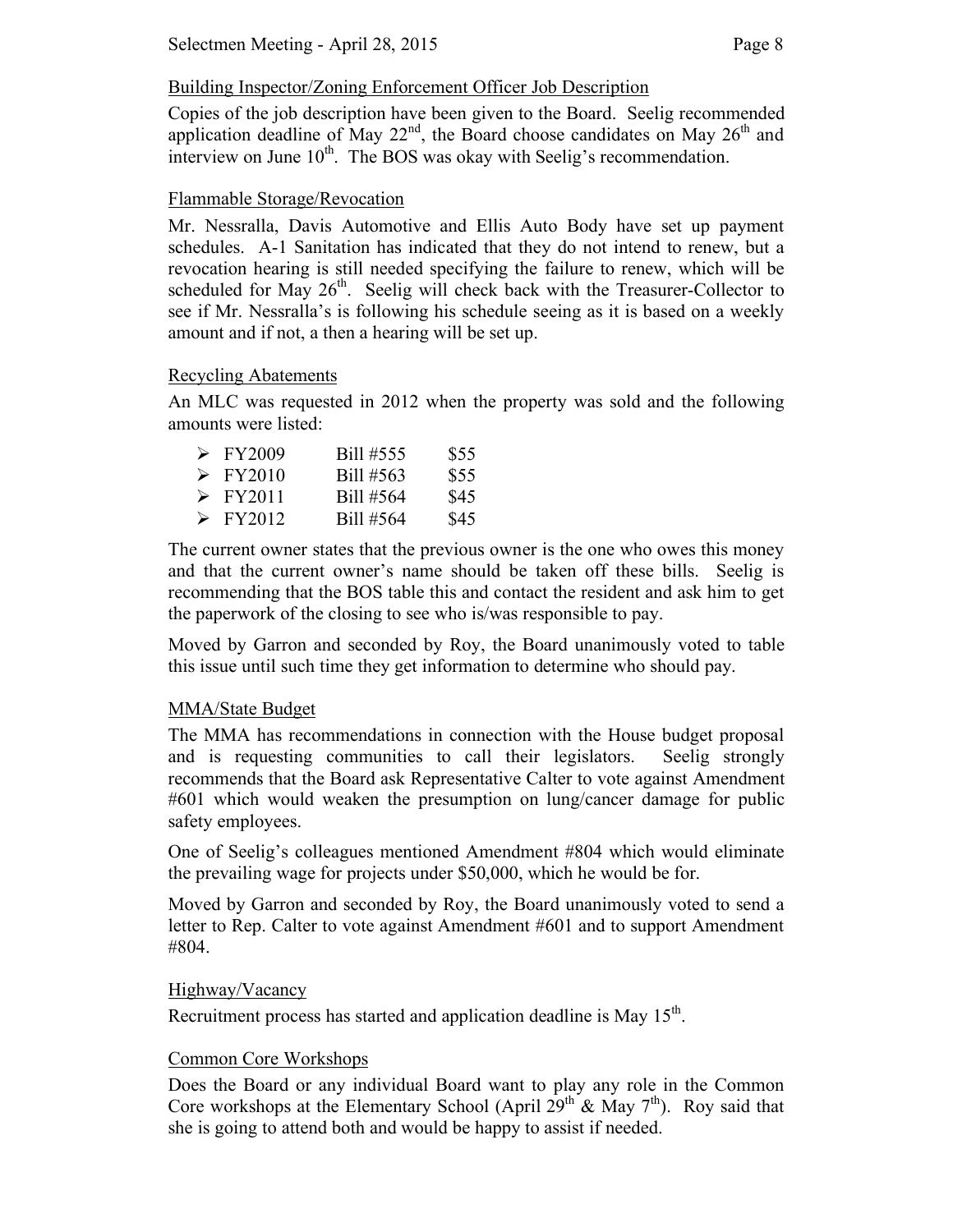# ZBA/Chapter 40B Review Engineer

Two copies of the contract between the ZBA and review engineer (on behalf of the ZBA) Pesce Engineering & Associates. There is not a signature block on the contract, but all three members could sign in the blank space on the left side of the last page.

Moved by Roy and seconded by Garron, the Board unanimously voted to approve the contract between the ZBA and the Pesce Engineering & Associates.

## Code of Conduct for Visitors

Schleiff suggested calling it *code of mutual respect* as it would be nice to do one for the employees and visitors at the same time.

Roy thought that *mutual respect* might not encompass everything and Garron thoughts we that respect should be in place when they come into the building.

Schleiff then suggested a *code of conduct* at the elementary level.

Seelig was fine with resubmitting it but Roy thought it was fine and Garron did not have a problem as he felt it is necessary and one should be put in place. Schleiff how often do we have a situation with someone and Seelig said maybe once a month.

Moved by Roy and seconded by Garron, the Board unanimously voted to accept the Code of Conduct as written.

## Facebook Presence

Seelig asked the Board if they decided if they would like a page, not a conversational page but for informational purposes only. Garron asked if it could be hacked and Seelig said it would be hard but not saying it is impossible. He added that this is another avenue to get information out to the public.

Moved by Roy and seconded by Garron, the Board unanimously voted that the Town have a Facebook page that is un-postable.

Schleiff suggested that this be revisited and that Seelig does not spend a lot of time with this.

# OUI - Last Drink Reports

October – December 2014 Report

Hawaii Garden was in the report for an incident that occurred on April 9, 2013 (court case was October 21, 2014). Also Grille 58 had an incident on November 30, 2014; court case was December  $17<sup>th</sup>$ .

### January – March 2015 Report

Again Hawaii Garden was listed for an incident on December 30, 2014; court case was January 21, 2015.

The Board may want to consult with Town Counsel as to whether it can take any action on Hawaii Garden's license based on the number of "Last Drink" reports, given their sketchiness.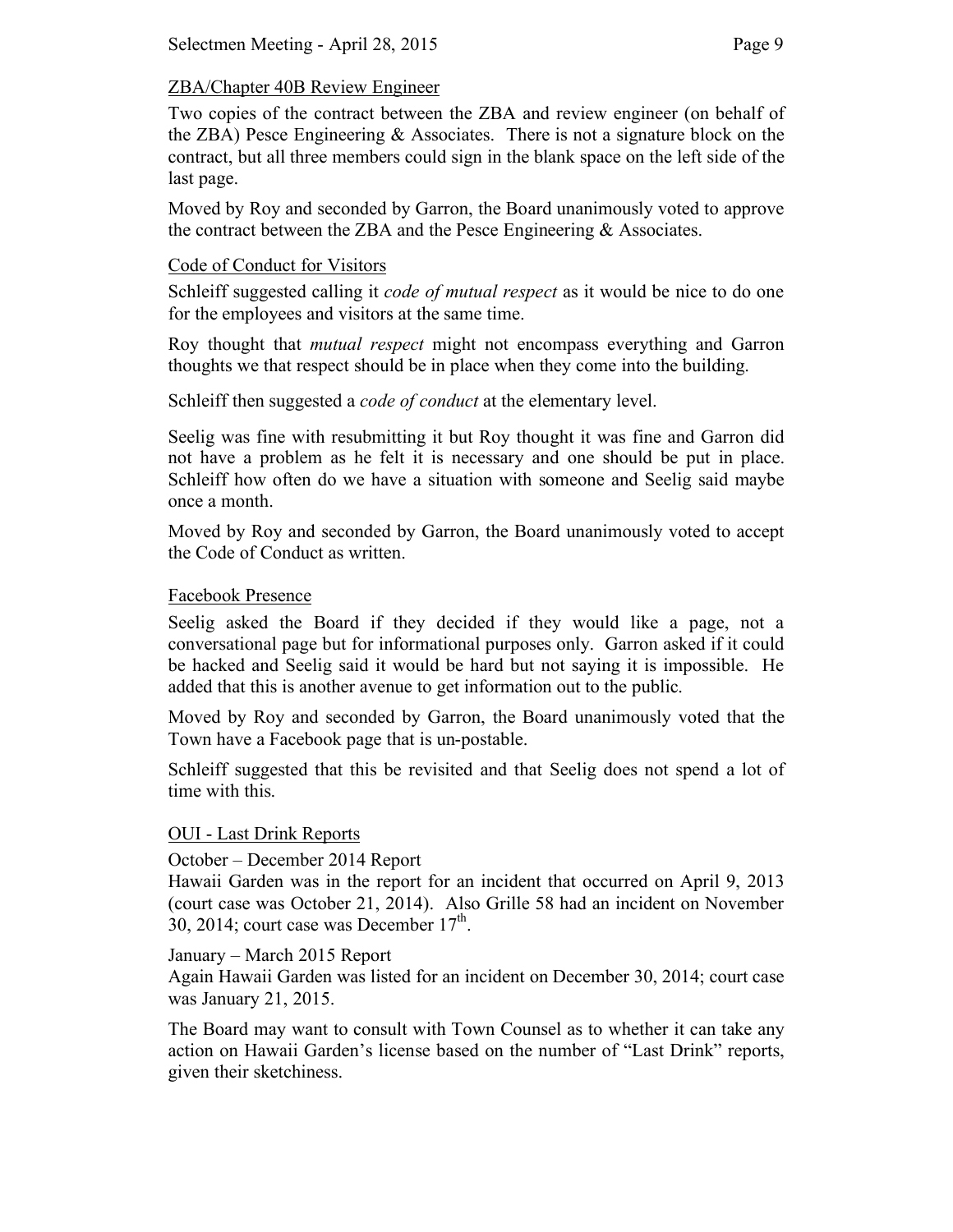Here's the relevant passage from the AG's office on the sketchiness:

*"This information does not constitute an accusation of criminal or negligent conduct by any establishment and is not meant to be a substitute for your own license monitoring and enforcement practices. The Attorney General has not conducted an independent review of the information and notes that Section 24J does not require that defendants' statements about these establishments be made under oath. The provision of this information should not be considered the rendering of legal or other professional advice. If you have any questions regarding how this information may be used, we suggest you contact the ABCC at 617-727-3040, or abcc inquiries@tre.state.ma.us."*

Schleiff said to maybe contact establishments for more information and Seelig said he does not know how much they may know as they may not have any recollection. Garron said to send a letter to Grille 58.

Moved by Garron and seconded by Roy, the Board unanimously voted to send letters to both establishments and allow Seelig to contact Attorney Mayo as to what is or is not possible.

### Burning Permits

Just a reminder that the last day to open burn is May  $1<sup>st</sup>$ .

## 15 Ocean Avenue

All vehicles have been removed and Seelig has put up "No Trespassing" and "No Parking" signs on the property. He has asked the Highway Surveyor if there is time available could he pick up the trash/debris from the property and put boulders up.

### Memorial Day

Reminder that Memorial Day is on Monday, May  $25<sup>th</sup>$ . Seelig asked the Selectmen if they intend to participate. He has sent Claudia Motta a memo regarding the essay contest.

# Road Opening - 7 Ninth Avenue

Moved by Roy and seconded by Garron, the Board unanimously approved Permit #2015-36 issued to Columbia Gas of Massachusetts for a 3' x 30' road cut to provide gas service 7 Ninth Avenue.

### Live Entertainment – Cruise Night at Walmart

Moved by Roy and seconded by Garron, the Board unanimously approved Permit #2013-41 issued to Nicholas DiSola for live entertainment at Walmart for Friday Night Cruise Nights from the May  $1<sup>st</sup>$  through October  $2<sup>nd</sup>$ .

# Solid Waste

Seelig said the fund balance is low because it was used to fund the operating budget, therefore, we do not have the money to but the recycling buckets. We should be able to raise the balance in the fund without seeing a significant hike in recycling fee.